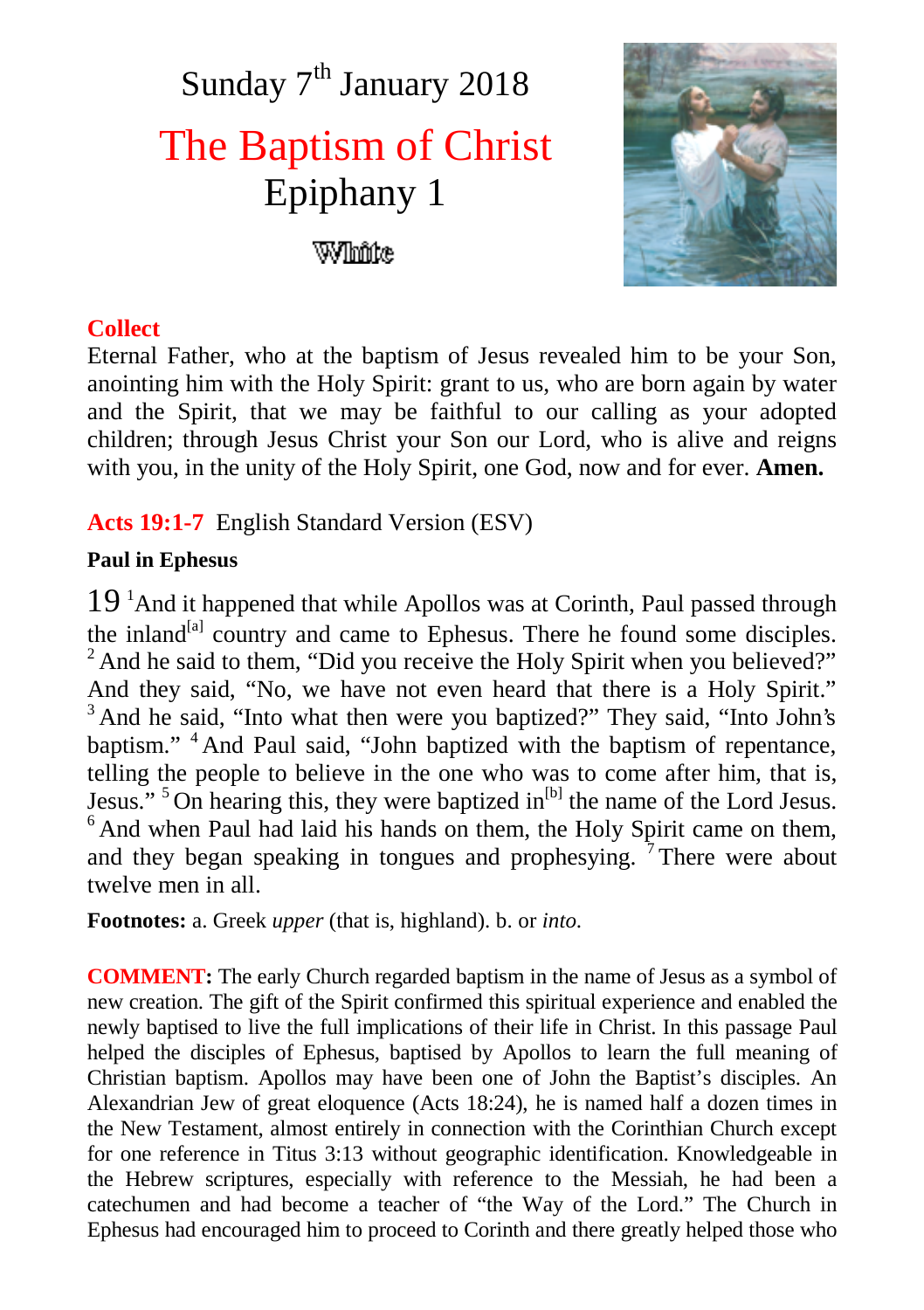through grace had become believers (18:27). Just what the distinction between this teaching and that of Paul is not entirely clear. It has been assumed that he knew the whole story about Jesus and some of Jesus' teaching, but had not fully accepted Jesus' soteriological (salvation, or redemption) function as the Messiah/Christ which was so important to Paul. It would appear that the purpose of this passage was to clarify the difference between the ministry John the Baptist and Jesus in much the same way that Mark did in Mark 1:7-8. The key was the presence and power of the Spirit. It also appears that the apostles were mediators of the Spirit, which Apollos had been unable to do, apparently because he had not himself received the gift of the Spirit. This is mirrored in the function of the Bishop who alone can ordain new Priest and Bishops.

# **Mark 1:4-11** English Standard Version (ESV)

## **John the Baptist Prepares the Way**

1 4 John appeared, baptizing in the wilderness and proclaiming a baptism of repentance for the forgiveness of sins. <sup>5</sup> And all the country of Judea and all Jerusalem were going out to him and were being baptized by him in the river Jordan, confessing their sins. <sup>6</sup> Now John was clothed with camel's hair and wore a leather belt around his waist and ate locusts and wild honey. <sup>7</sup> And he preached, saying, "After me comes he who is mightier than I, the strap of whose sandals  $\overline{I}$  am not worthy to stoop down and untie.  ${}^{8}I$  have baptized you with water, but he will baptize you with the Holy Spirit."

#### **The Baptism of Jesus**

<sup>9</sup> In those days Jesus came from Nazareth of Galilee and was baptized by John in the Jordan. <sup>10</sup> And when he came up out of the water, immediately he saw the heavens being torn open and the Spirit descending on him like a dove.  $^{11}$  And a voice came from heaven, "You are my beloved Son;  $^{[a]}$  with you I am well pleased."

**Footnotes:** a. or *my Son, my* (or *the*) *Beloved*.

**COMMENT:** The early Church believed that the teaching and work of John the Baptist fulfilled prophecies found in Exodus 23:20 and Isaiah 40:3. These had been given a messianic interpretation. A dramatic if controversial figure, John preached repentance and baptism as the way for Jews of his time to prepare for the coming of the Messiah. Then Jesus joined the crowds that thronged to hear John's message and accept baptism. The vision of the Spirit as a dove descending on Jesus after he had been baptised confirmed John's conviction that this was indeed the Messiah who would bring the gift of the Spirit to all believers. This introductory passage also points to the continuity of Jesus' ministry with his heritage as a Jew. There appears to have been an extensive baptismal movement prior to the baptism of Jesus and the later, post-Pentecost practice of the early Church (Mark 11:32; Acts 10:37). Jesus came to the Jordan where John was preaching and baptising to identify himself with the people of God. Like most prophetic voices before him, John sought to recall Israel to its historic covenant. His baptism had some similarity with the purification rites required of all Jews under the law and also the baptism which proselytes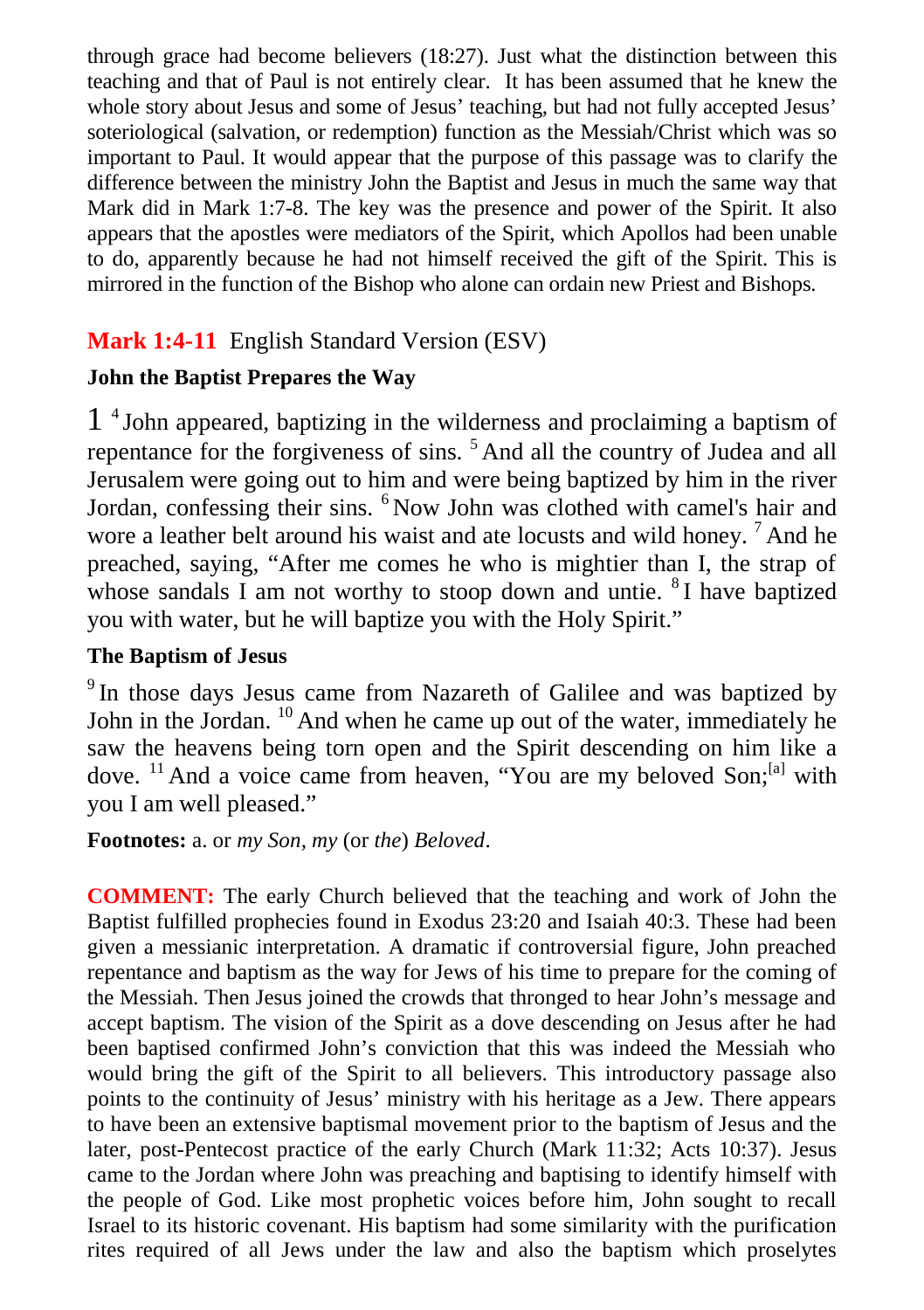(converts) were required to perform after circumcision as the sign of their inclusion in the covenant. There can be no question, however, that Mark also regarded Jesus as entirely unique. This is the obvious meaning of the quotation from Psalm 2:7, an ancient hymn usually sung at a royal accession or coronation. Here it is used with an obvious Christian messianic connotation and linked with another messianic interpretation of Isaiah 42:1. Jesus was now equipped as "Beloved Son" to accomplish. As Mark quotes John in verse 15, "The time is fulfilled. The kingdom of God has come near; repent and believe the good news."

## **Psalm 29** *Afferte Domino* Grail Psalter

# **R The Lord will bless his people with peace.**

1 O give the Lord, you sons of God, give the Lord glory and power; 2 give the Lord the glory of his name. Adore the Lord in his holy court. **R**

3 The Lord's voice resounding on the waters, the Lord on the immensity of waters; 4 the voice of the Lord, full of power, the voice of the Lord, full of splendour. **R**

5 The Lord's voice shattering the cedars, the Lord shatters the cedars of Lebanon; 6 he makes Lebanon leap like a calf and Sirion like a young wild ox. 7 (The Lord's voice flashes flames of fire.) **R**

8 The Lord's voice shaking the wilderness, the Lord shakes the wilderness of Kadesh; 9 the Lord's voice rending the oak tree and stripping the forest bare. **R**

3b The God of glory thunders. 10 In his temple they all cry: "Glory!" The Lord sat enthroned over the flood; the Lord sits as king for ever. **R**

11 The Lord will give strength to his people, the Lord will bless his people with peace. **R**

**Glory be to the Father and to the Son and to the Holy Spirit, As it was in the beginning, is now, and ever shall be, world without end. Amen.**